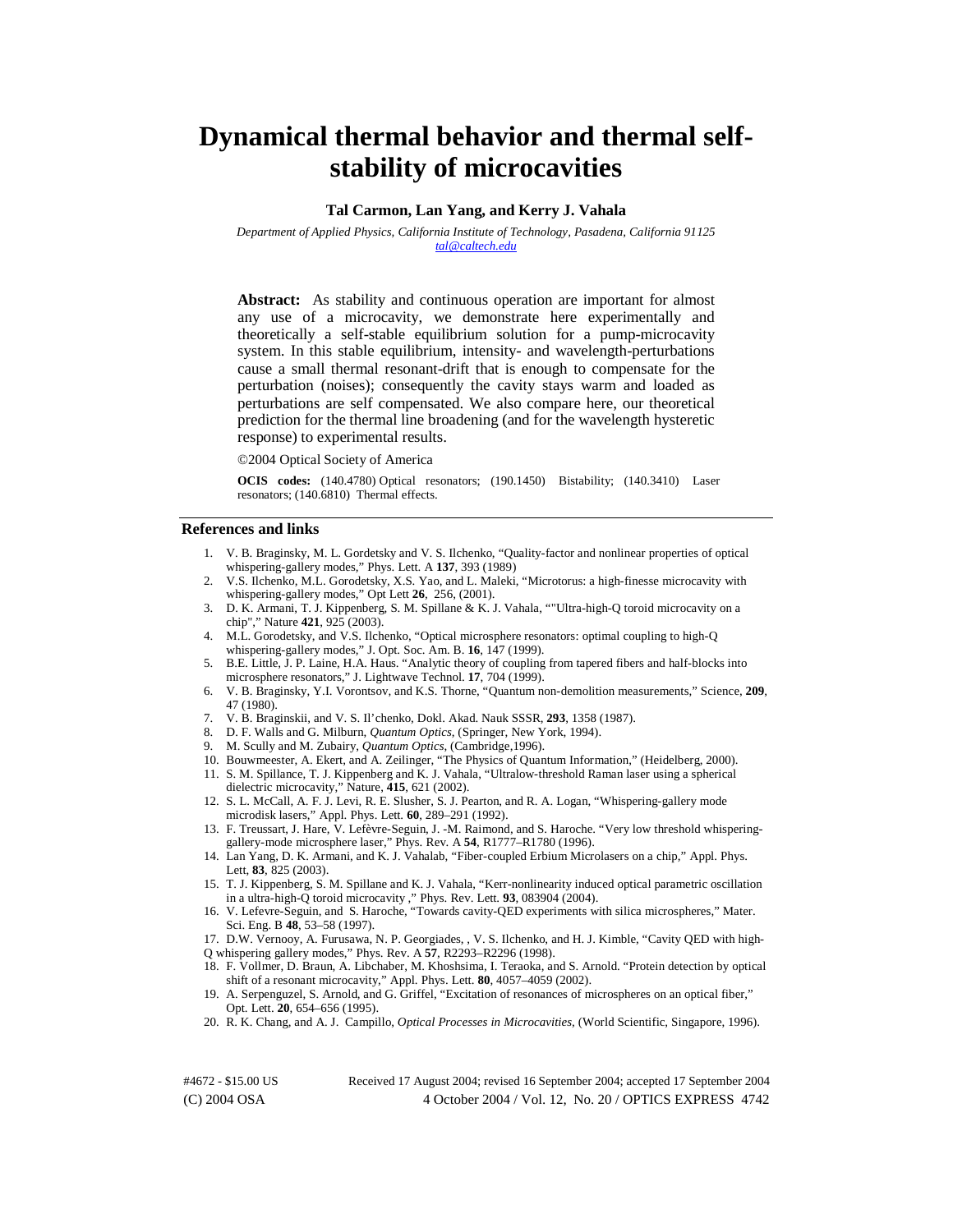- 21. V. S. Ilchenko, and M. L. Gorodetskii, "Thermal nonlinear effects in optical whispering gallery microresonators," Laser Phys. **2**, 1004 (1992).
- 22. F. Treussart, V.S. Ilchenko, J.-F. Roch, J. Hare, V. Lefèvre-Seguin, J.-M. Raimond, S. Haroche. "Evidence for intrinsic Kerr bistability of high-Q microsphere resonators in superfluid helium," Eur. Phys. J. D. **1**, 235– 238 (1998).
- 23. To be precise, while heat convection is proportional to the surface area  $(l^2)$ , heat conduction is proportional to the area divided by the pass length  $\left(\frac{l^2}{l-l}\right)$ . Since both convection and conduction contribute here, the precise scaling is  $\Delta T \propto l + l^2$ . Being very precise, one should also consider the fact that light wavelength is usually not scaled down and hence the mode volume scaling is actually slightly smaller than  $l<sup>3</sup>$ .
- 24. David N. Nikogosyan, *Properties of Optical and Laser Related Materials A Handbook*, (John Wiley & Son, 1997).
- 25. M. L. Gorodetsky, and I. S. Grudinin, "Fundamental thermal fluctuations in microspheres," J. Opt. Soc. Am. B **21**, 697, (2004 ).
- 26. In this case one should use:

$$
C_{P_1} \Delta T_1(t) = I_h \frac{1}{\left(\frac{\lambda_p - \lambda_0 (1 + a(\Delta T_1(t) + \Delta T_2(t))))}{\Delta \lambda / 2}\right)^2 + 1} - K_1 \Delta T_1(t)
$$

$$
C_{P_2} \Delta T_2(t) = K_1 \Delta T_1(t) - K_2 \Delta T_2(t),
$$

 $X_1 \Delta T_2(t) =$   $K_1 \Delta T_1(t)$   $-K_2 \Delta T_2(t)$ , י<br>זון די נ where the first equation describes heat dissipation from the mode volume to the cavity structure and the second equation describes heat dissipation from the cavity structure to the surrounding. Here  $C_{PI}$  is the thermal capacity of the mode volume,  $Cp_2$  is the thermal capacity of the cavity structure,  $K_l$  is the thermal conductivity between the mode volume and the rest of the cavity,  $K_2$  is the thermal conductivity between the cavity and the surrounding,  $\Delta T_1$  is the temperature difference between the mode volume and the rest of the

cavity and  $\Delta T$ <sub>2</sub> is the temperature difference between the cavity and the surrounding.

27. T. Carmon, T. J. Kippenberg, L. Yang, H. Rokhsari, S. Spillane, K., J, Vahala, "Power locked and wavelength locked ultra-high-Q optical microcavities," Submitted to Appl. Phys. Lett. (Aug, 2004).

#### **1. Introduction**

As spherical cavities [1] and toroidal cavities [2,3] composed of silica offer low optical losses (high Q factors) together with mode volume as small as  $\sim 100\lambda^3$  and negligible pump-device coupling-losses [4,5]; they possess a superb figure of merit for study of a diverse set of optical phenomena. This includes quantum-nondemolition measurements [6,7], generation of nonclassical states [8,9], quantum information research [10], Raman scattering [11], lasing [12- 14], parametric oscillation [15], cavity quantum electrodynamics [16,17], biosensing [18,19] and other optical effects [20]. However, small mode volume also makes these devices susceptible to thermal induced nonlinearities [21]. This is because power lost through absorption within the down-scaled resonator must now dissipate through a smaller surface area. As a result cavity heating cannot be neglected and the thermal drift of the cavity optical resonance can easily exceed 100 cavity linewidths. A wide range of thermal-induced phenomena such as hysteretic wavelength response [1,22] and oscillatory instability [21] were experimentally reported, however, this behavior was not modeled into a dynamical formula before as far as is known to the authors. In addition, for most applications of microcavities, including all of the above cited applications, [6-22], a frequency-stable operation is desirable in the presence of thermal instability.

Here we formulate the dynamical thermal behavior for microcavity systems. The equations of motion explain hysteretic wavelength response, thermal line broadening and the existence of equilibrium solutions, one of which is particularly important because it is self stable. When operating in the self-stable regime the system automatically corrects for drifts and deviations. We verify experimentally each of the above theoretical predictions. In particular, we demonstrate theoretically and experimentally a method for self-stabilization based upon thermal nonlinearity.

#### **2. Microcavity dynamical thermal-behavior**

A simple scaling argument explains why thermal effects are immaterial when using large cavities, however, cannot be neglected when using microcavities. Down scaling has the side

(C) 2004 OSA 4 October 2004 / Vol. 12, No. 20 / OPTICS EXPRESS 4743 #4672 - \$15.00 US Received 17 August 2004; revised 16 September 2004; accepted 17 September 2004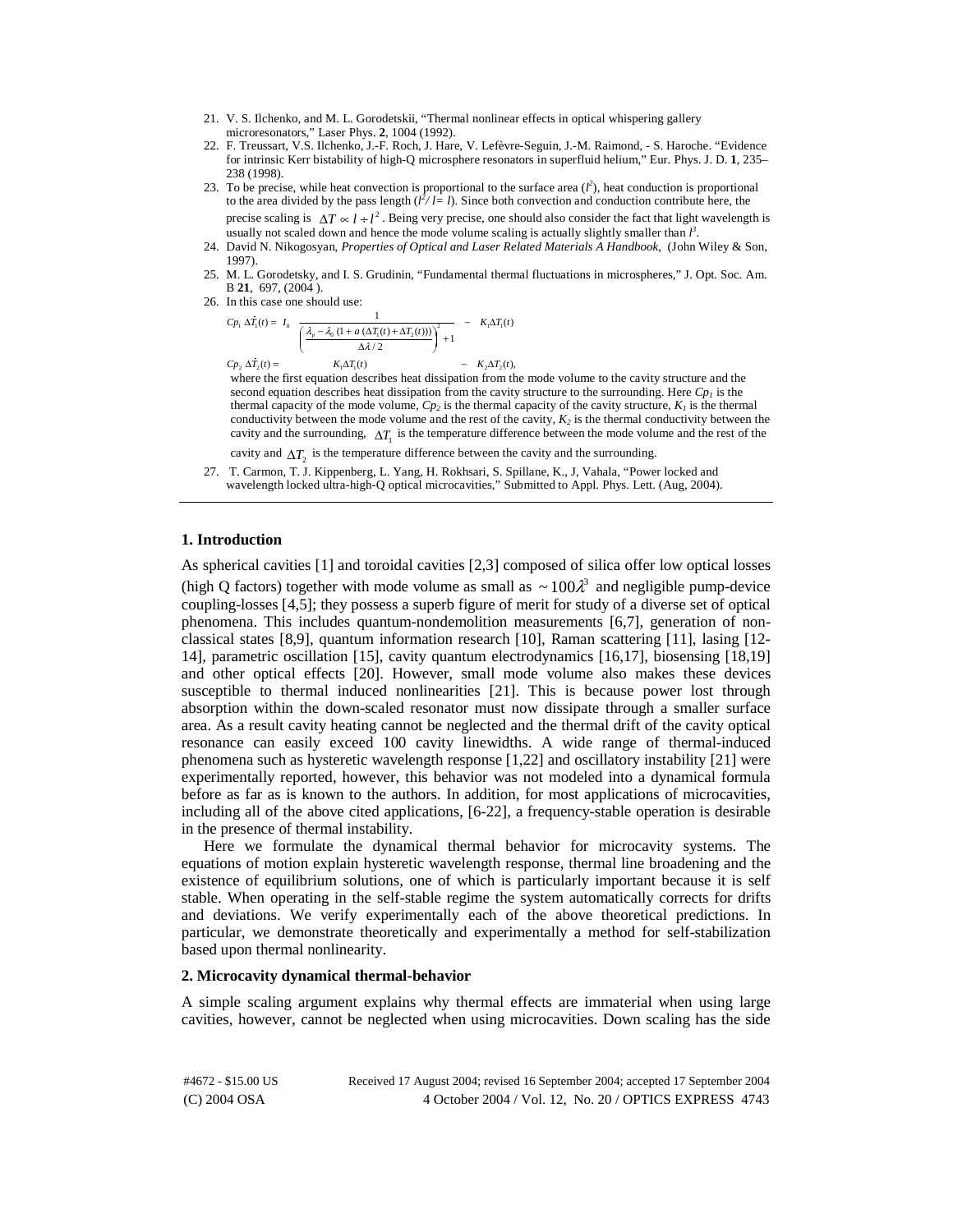effect of a temperature increase, ∆*T* (relative to the ambient temperature) which scales as  $\Delta T \propto 1/l^2$ . This is because heat goes out of the cavity through the surface area, which is now  $l^2$  smaller [23]. Scaling down the cavity size will also make the thermal time constant ( $t_{th}$ ) faster as the first power of down scaling ( $t_{th} \propto l$ ). This is because the thermal response time is proportional to the heat capacity divided by the heat conductivity. As the thermal effects become larger and faster with the down scaling, the temperature change induces a change in the cavity optical path (through the thermal expansion coefficient and the thermal change of the refractive index).

The reason for making smaller microcavities is the fact that the figure of merit for most optical process is scaled inversely with the mode volume. Here we will address the temperature increase that results by this cavity downscaling. We will first formulate the governing dynamical thermal-equation for the microcavity. Afterwards we will search for steady state solutions in which there is a stable balance between the heat that goes into the cavity and the heat that goes out of the cavity.

When the cavity medium has an expansion coefficient of  $\mathcal E$  (units:  $m/(m^0C)$ ) and refractive index temperature coefficient of  $dn/dT$  (units:  $1^{0}C$ ) it follows that the N-th resonant wavelength  $(\lambda_r)$  must obey:

$$
N = \frac{2\pi r c_1 (1 + \varepsilon \Delta T)}{\lambda_r / (n_0 + \frac{dn}{dT} \Delta T)}
$$
(1)

where  $r$  is the cavity radius,  $c_1$  contains the waveguide propagation-constant and the fact that the light rotation-radius is slightly smaller than the cavity radius;  $n_0$  is the cavity index of refraction and ∆*T* is the temperature difference between the mode volume and the surrounding. We extract the resonance wavelength as a function of the temperature to obtain

$$
\lambda_r(\Delta T) \cong \lambda_0 \left[ 1 + \left( \varepsilon + \frac{dn}{dT} / n_0 \right) \Delta T \right]
$$
\n
$$
\cong \lambda_0 \left( 1 + \frac{dn}{a} \Delta T \right).
$$
\n(2)

Here  $\lambda_0$  is the cold cavity resonance-wavelength. For simplicity, we now define a temperature coefficient of resonance-wavelength,  $a \equiv \varepsilon + \frac{dn}{dT}/n_0$ , which contains both thermal expansion and the thermal index change. For fused silica we calculate the temperature coefficient of the resonance-wavelength to be  $a = 6 \cdot 10^{-6} [1]^{\circ} C[24]$ . The quadratic temperature dependence in the above expression is negligible in our case.

Heat that flows into the cavity is a function of (i) the pump power  $(I)$ , (ii) the optical power coupling efficiency  $(\eta)$ , (iii) the fact that only losses due to optical absorption (i.e., as opposed to scattering) take part in warming the cavity, and (iv) the deviation of the pump wavelength  $(\lambda_n)$  from the thermally-drifted Lorentzian lineshape of the cavity [4]. The net heat flow [J/second] into the cavity is therefore:  $(3)$ 

$$
\dot{q}_{in} = I \eta \frac{Q}{Q_{abs}} \frac{1}{\left(\frac{\lambda_p - \lambda_r}{\Delta \lambda / 2}\right)^2 + 1} = I_h \frac{1}{\left(\frac{\lambda_p - \lambda_0 (1 + a \Delta T)}{\Delta \lambda / 2}\right)^2 + 1}
$$
\n(3)

Here  $Q_{\text{abs}}$  is the cavity quality factor due to absorption losses only (since scattered light *1*<br>Լ( does not heat the cavity) and  $\Delta \lambda$  is the resonance bandwidth ( $Q = \lambda_0 / \Delta \lambda$ ). In the second row of this equation we define the power that actually heats the cavity as  $I_h \equiv I \eta Q/Q_{abs}$  and also use the temperature dependent expression for  $\lambda_r$  as describes in Eq. (2).

(C) 2004 OSA 4 October 2004 / Vol. 12, No. 20 / OPTICS EXPRESS 4744 #4672 - \$15.00 US Received 17 August 2004; revised 16 September 2004; accepted 17 September 2004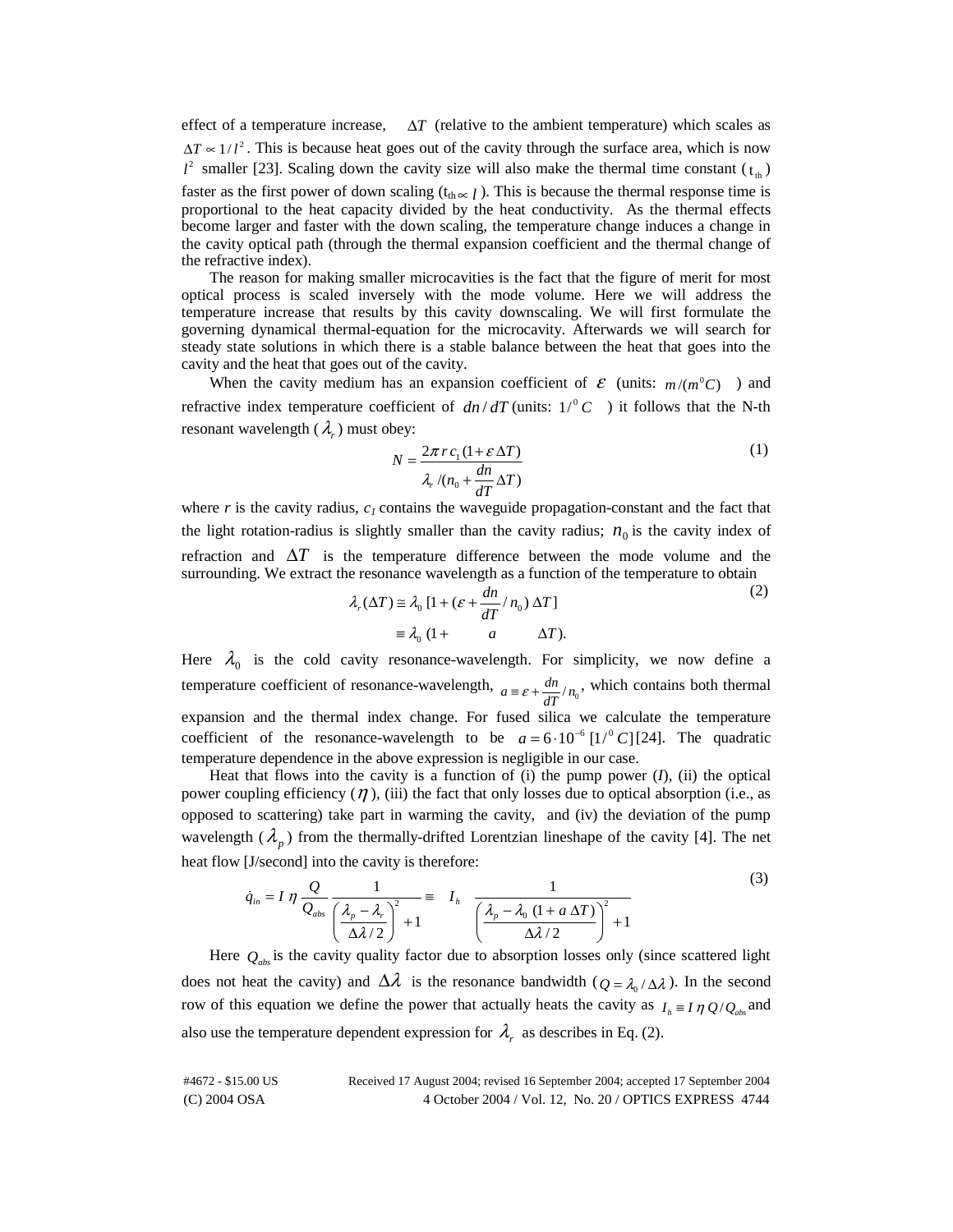From energy conservation, the net heat to the cavity is the heat that goes in 
$$
(\dot{q}_{in})
$$
 minus  
\nthe heat that goes out  $(\dot{q}_{out})$ :  
\n
$$
C_p \Delta T(t) = q_{in} - q_{out}
$$
\n(4)  
\n
$$
= I_h \frac{1}{\left(\frac{\lambda_p - \lambda_0 (1 + a \Delta T)}{\Delta \lambda / 2}\right)^2 + 1} - K \Delta T(t)
$$
\nHere  $Cp$  is the heat capacity  $(J / {}^0C)$  and  $K (J / (s^0C))$  is the thermal conductivity between

the cavity mode volume and the surrounding. Various sources of noise, such as microcavity thermorefractive noise [25], pump fluctuations and others can now incorporated into equation 4 to test their influence.



Fig. 1. Dynamical thermal behavior of a toroidal microcavity (a) As the pump makes a  $46\overset{\circ}{A}/s$  wavelength scan (upper red) it approaches the cavity resonance (upper blue) and cause a thermal drift of the resonance line. In the upper plot, the right ordinate describes the temperature of the mode volume relative to the ambient temperature and the left ordinate gives the pump wavelength and cavity resonance wavelength (relative to the cold resonance). The pump-cavity transmission is presented as a function of time (middle) and as a function of the pump wavelength (bottom). Here blue dots represent experimentally measured data and lines stand for calculations. The parameters used for the fit are  $I_h/K = 7.16^{\circ}C$  and  $I_h/Cp = 18000^{\circ}C/s$ . The cold resonance wavelength of the microcavity is  $\lambda_0 = 1545$ *nm* and its quality factor is  $Q = 2 \times 10^7$ , the pump power was 1.8 mW. (b) To emphasize fine details, we repeat the same calculation but using a reduced  $Q$  ( $Q = 5 \times 10^5$ ), For convenience, the cavity FWHM is marked on the cavity resonance wavelength (top blue).

We note here that the most precise description for this system is provided by the 3D Laplacian heat-transfer equation in which *I* and ∆*T* are functions of time and spatial coordinates  $(t, x, y, z)$  and  $K$ ,  $Cp$  are functions of spatial coordinates  $(x, y, z)$ . Il'chenko [21], however, points out that there are two types of thermal nonlinearities, a faster one connected with heat dissipation from the mode volume to the remainder of the microcavity structure and a slower one connected with heat dissipation from the microcavity to the surrounding. Typically, (for a sphere with diameter=0.14 mm) the fast mechanism response time is a few microseconds while the slow mechanism response time is tens of milliseconds. The fast

(C) 2004 OSA 4 October 2004 / Vol. 12, No. 20 / OPTICS EXPRESS 4745 #4672 - \$15.00 US Received 17 August 2004; revised 16 September 2004; accepted 17 September 2004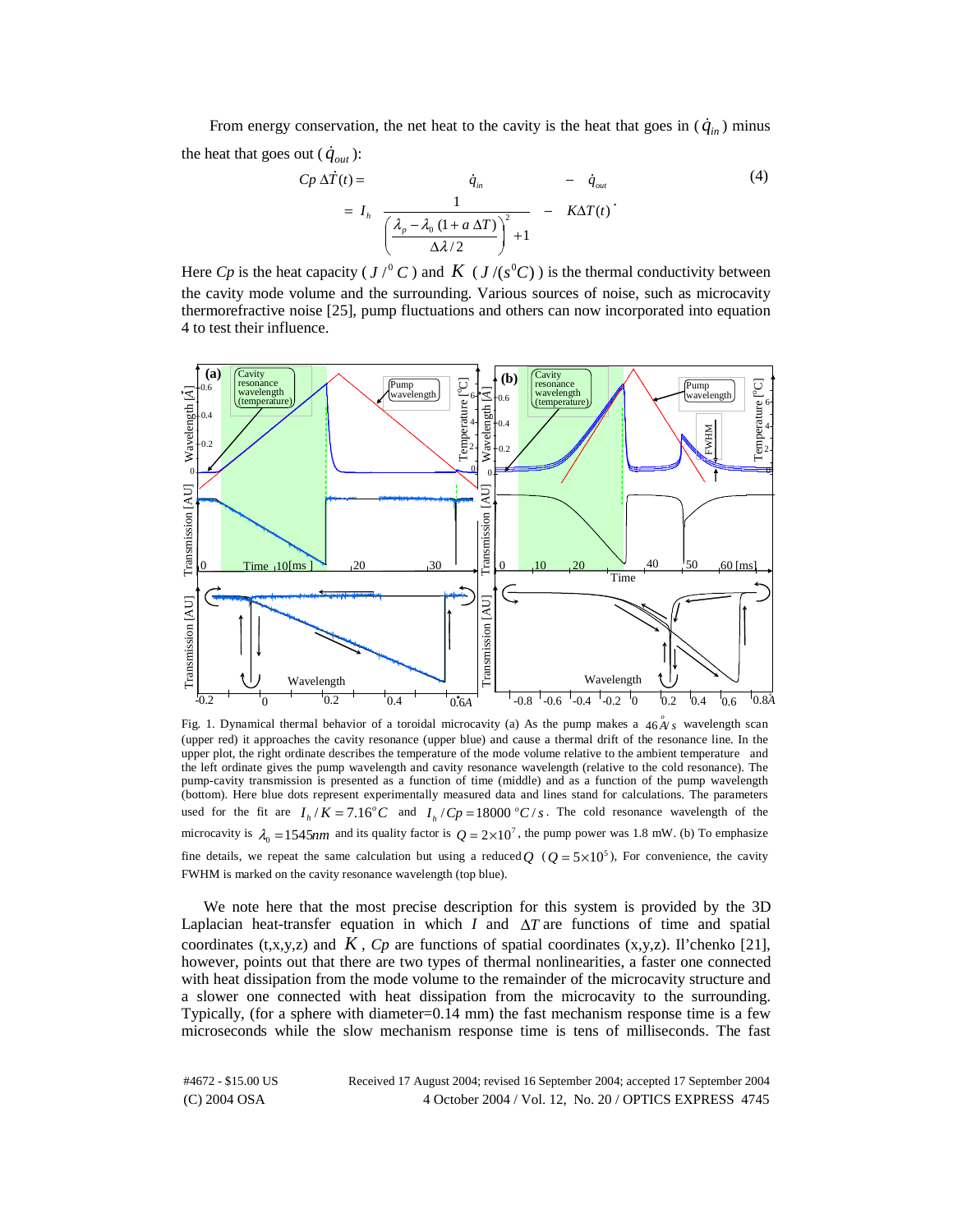mechanism index-change is about 3 percent of the slow mechanism. Considering this, when treating a system over a broad range of time scales we would need to split Eq. (4) into two parts [26]. This two-stage treatment, together with other high order effects, such as the cavity charging time ( $\tau = O/\omega$ ), coupling between different modes, Kerr nonlinearity, and stress induced index change will not be treated here.

We will now examine the cavity dynamical thermal-behavior (Eq. (4)) by comparing the experimentally measured cavity transmission during a wavelength scan to the calculated transmission. As we will show below, for the time scales presented in this paper, Eq (4) properly describes our cavity thermal behavior. In Fig 1(a) we present the measured transmission together with the calculated cavity transmission, cavity temperature and cavity resonant wavelength during up and down wavelength scans of the pump laser. The fit parameters for the calculation were the heat capacity and heat conduction (normalized to the absorbed power); these parameters are comparable with a simple calculation based on cavity dimensions and thermal properties.. We see in Fig 1(a) that as the pump wavelength approaches the cavity tail (at  $t = 2ms$ ) the cavity starts to heat up. As a result, the cavity resonance wavelength drifts away from the pump wavelength ( $t = 2\frac{0}{0}16ms$ ). The cavity temperature rise terminates when the pump wavelength reaches the center of the drifted absorption line  $(t = 16ms)$ . At this point, the absorption is maximal and cannot increase further to compensate for heat dissipation. Beyond this point, the pump cannot push the cavity resonance further and the resonance is lost as it quickly drifts down. Later, when the pump wavelength begins the backward scan ( $t = 19ms$ ) it meets the cavity resonance again but at this time from the other direction. The cavity resonance then  $(t = 32ms)$  quickly flips sides with the pump yielding a hysteretic response.



Fig. 2. (2.4 MB) Movie of the cavity wavelength response [\(6.6 MB version\).](http://www.opticsexpress.org/view_media.cfm?umid=10108) The scanningpump (red) induces thermal drift of the resonant lineshape (blue). The intersection point between the pump line and the cavity Lorentzian draws the hysteretic absorption (black). Parameters here are identical to the parameters in Fig. 1(b). The movie is in slow motion as each scan cycle truly takes 80 *ms*

The back-scan measured transmission does not go to minimum because of the scan rate across the cavity lineshape is sufficiently fast to prevent full "charging" of the resonator. The hysteretic behavior of the cavity results from the fact that the resonance wavelength will always shift upward when approached by the pump. No matter whether the resonance is approached (by the pump) from high wavelength or from low wavelength sides, the resonance

(C) 2004 OSA 4 October 2004 / Vol. 12, No. 20 / OPTICS EXPRESS 4746 #4672 - \$15.00 US Received 17 August 2004; revised 16 September 2004; accepted 17 September 2004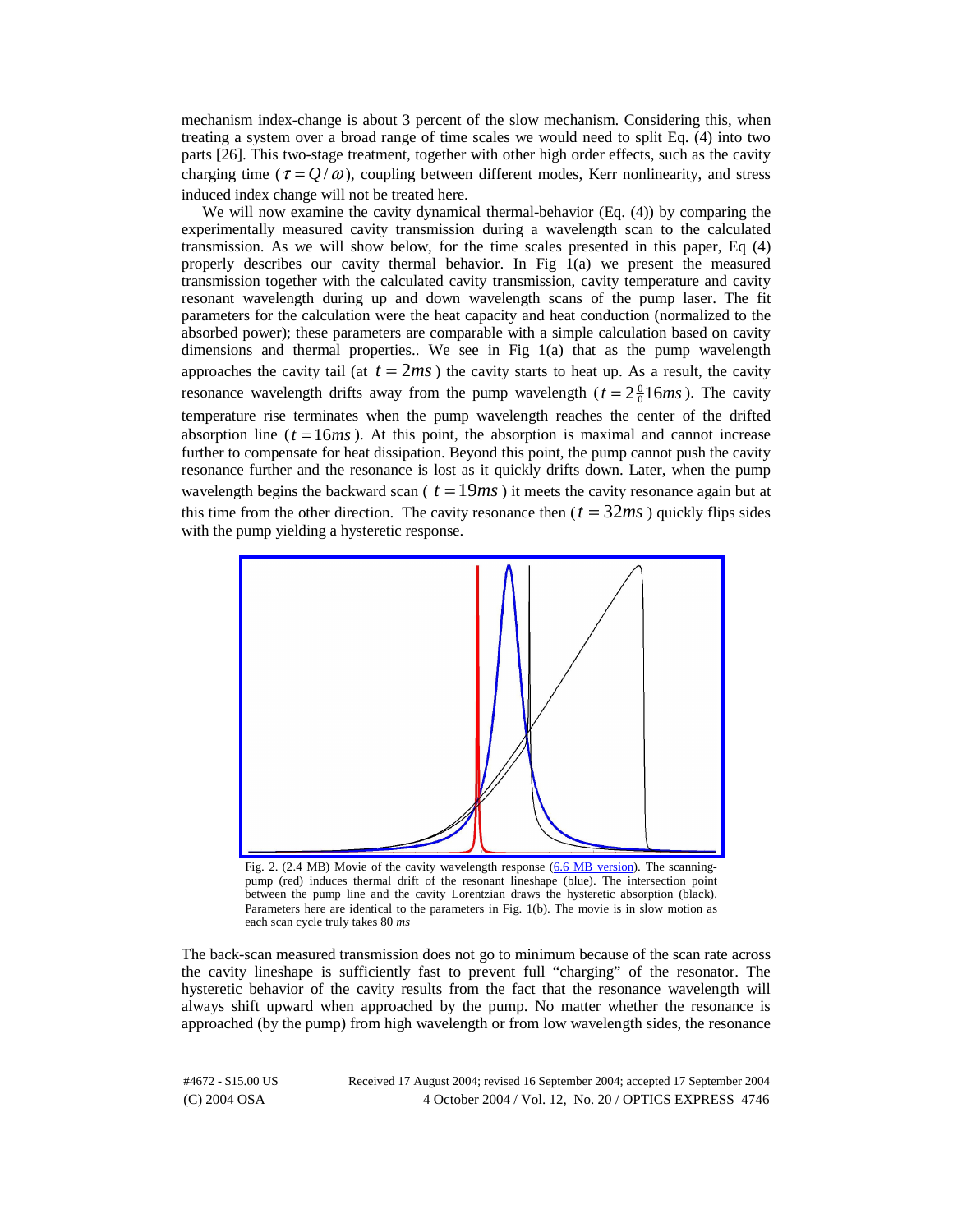will always drift to the high wavelength! This hysteretic behavior is best exemplified in Fig 2 (multimedia).

#### **3. Steady state solutions**

In steady state there is an equilibrium between the absorbed- and dissipated-heat. If this balance is a stable equilibrium, then the cavity can operate continuously in that regime and overcome perturbations (as for example are caused by power- and wavelength-perturbation of the pump). On the contrary, if the equilibrium is an unstable one, the smallest perturbation will lead to temperature change that will take the system far away from this equilibrium. We will investigate the equilibrium solutions for Eq. (4):

$$
0 = I_h \frac{1}{\left(\frac{\lambda_p - \lambda_0 (1 + a \Delta T)}{\Delta \lambda / 2}\right)^2 + 1} - K \Delta T
$$
 (5)

As Eq. (5) is cubic in  $\Delta T$ , it has one to three equilibrium solutions (for a given pump power).



Fig. 3 Equilibrium solutions: (a) Presented are the resonant thermal wavelength-drift (left ordinate) and the cavity temperature (right ordinate, relative to the ambient temperature) at equilibrium for various values of pump wavelength (horizontal axis). The 3 distinct equilibrium regimes are color coded. On the right (b, c, and d), we illustrate a solution-triplet for the pump position shown in the left panel. (Parameters are as in Fig. 1(b))

These solutions are drawn in Fig 3 for various values of pump wavelength ( $\lambda_p$ ). We can see in Fig. 3, that as the pump wavelength increases, the number of equilibrium solutions goes from 1 to 3 (and then back to 1). Consider as an example a pump wavelength shifted by 0.56 angstrom relative to the cold-cavity resonance. The corresponding equilibrium thermal drift of the resonance can be either 0.58, 0.52 or 0.01 angstrom with corresponding cavity temperatures of 6.3, 5.7 and 0.1  $\rm{^0C}$  (above ambient temperature). We will now describe the stability of such an equilibria triplet:

(C) 2004 OSA 4 October 2004 / Vol. 12, No. 20 / OPTICS EXPRESS 4747 #4672 - \$15.00 US Received 17 August 2004; revised 16 September 2004; accepted 17 September 2004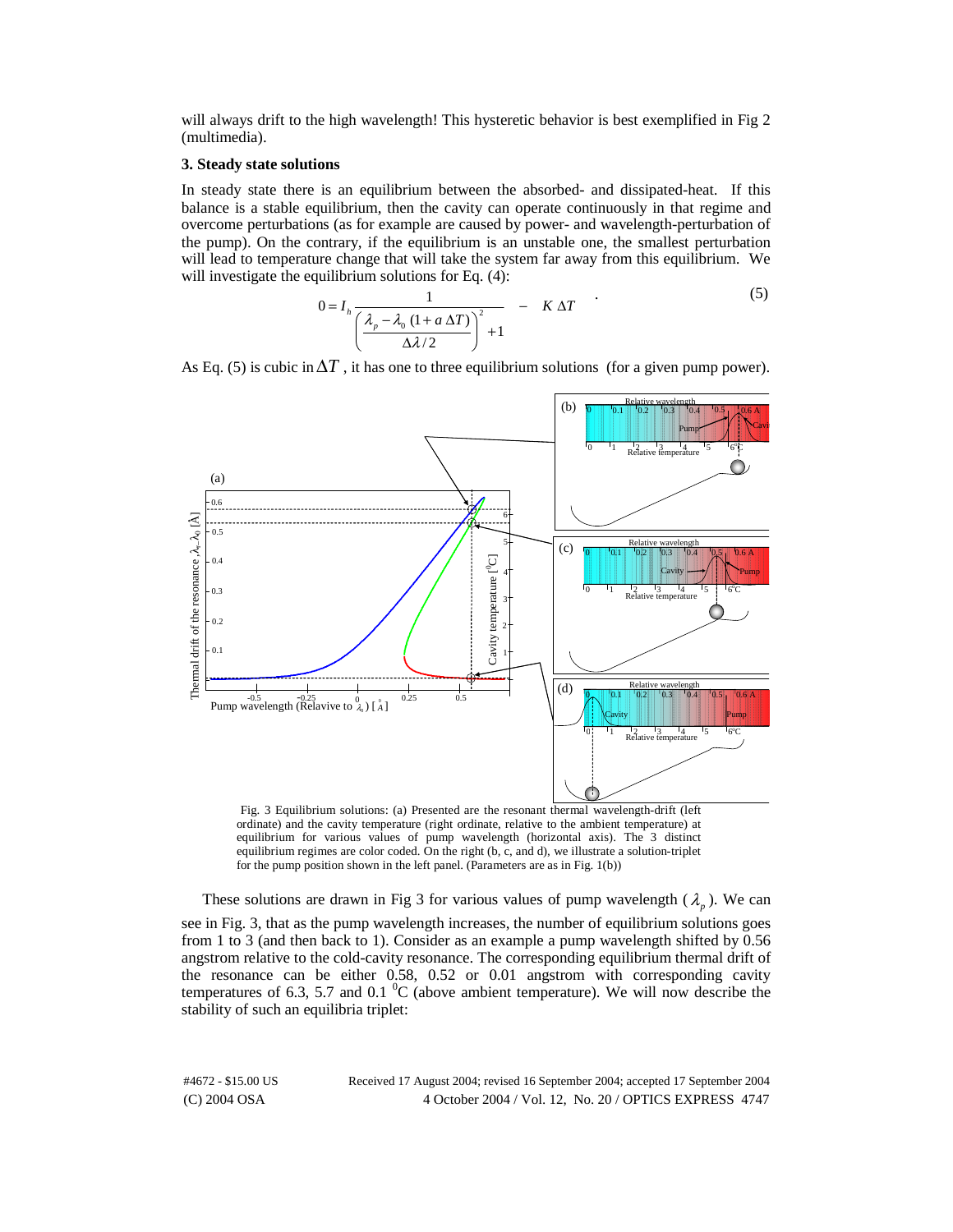- 1) Stable warm-equilibrium: In the first equilibrium (Fig. 1(b)) the cavity Lorentzian is on the right side of the pump line. This is a self-stable equilibrium since a small pump power decrease will reduce the cavity temperature and consequently the cavity wavelength will drift to the left; this will increase the absorbed power and hence will compensate for the pump reduction (an increase in pump power will cause a small compensation to the other direction).
- 2) Unstable warm- equilibrium: In the second equilibrium (Fig. 1(c)) the cavity Lorentzian is on the left side of the pump line. This equilibrium is unstable since a small reduction in the pump power will cause the cavity to cool down and the resonance wavelength to drift to the left. The subsequent reduced absorption will cause faster cooling and increased drift until the resonance reaches the trivial cold equilibrium solution described below.



Fig. 4. Numerical calculation of dynamical noise response at equilibrium. (a) Warm stableequilibrium: The stable warm equilibrium is reached by an upward wavelength scan, stopping at a pump wavelength of 0.56 angstrom above the cold resonance. In this equilibrium, the system overcomes Gaussian noise in the pump wavelength (with amplitude of one cavity width). The noise spectra is of random amplitude and spread Gaussianly in the Fourier space having FWHM of 100 KHz around the DC. (b) Unstable warm equilibrium: Starting in the unstable warm equilibrium (pump wavelength 0.56 angstrom and cavity thermal-drifted resonance 0.52 angstrom above the cold resonance), the smallest positive noise will take the system to the warm stableequilibrium; while the smallest negative noise will take the system to the cold stable-equilibrium. Noise here is smaller than  $1/10^{10}$  of the cavity FWHM. In this figure all parameters are as in Fig 1(b) (except for the pump wavelength), Figs. 2 and 3. All temperatures are relative to the ambient temperature and all wavelengths are relative to the cold cavity resonance.

3) Stable cold-equilibrium: In the third equilibrium (Fig. 3(d)) the cavity Lorentzian is far away from the pump line. Practically, no energy is absorbed by the cavity and hence this solution is not so interesting.

(C) 2004 OSA 4 October 2004 / Vol. 12, No. 20 / OPTICS EXPRESS 4748 #4672 - \$15.00 US Received 17 August 2004; revised 16 September 2004; accepted 17 September 2004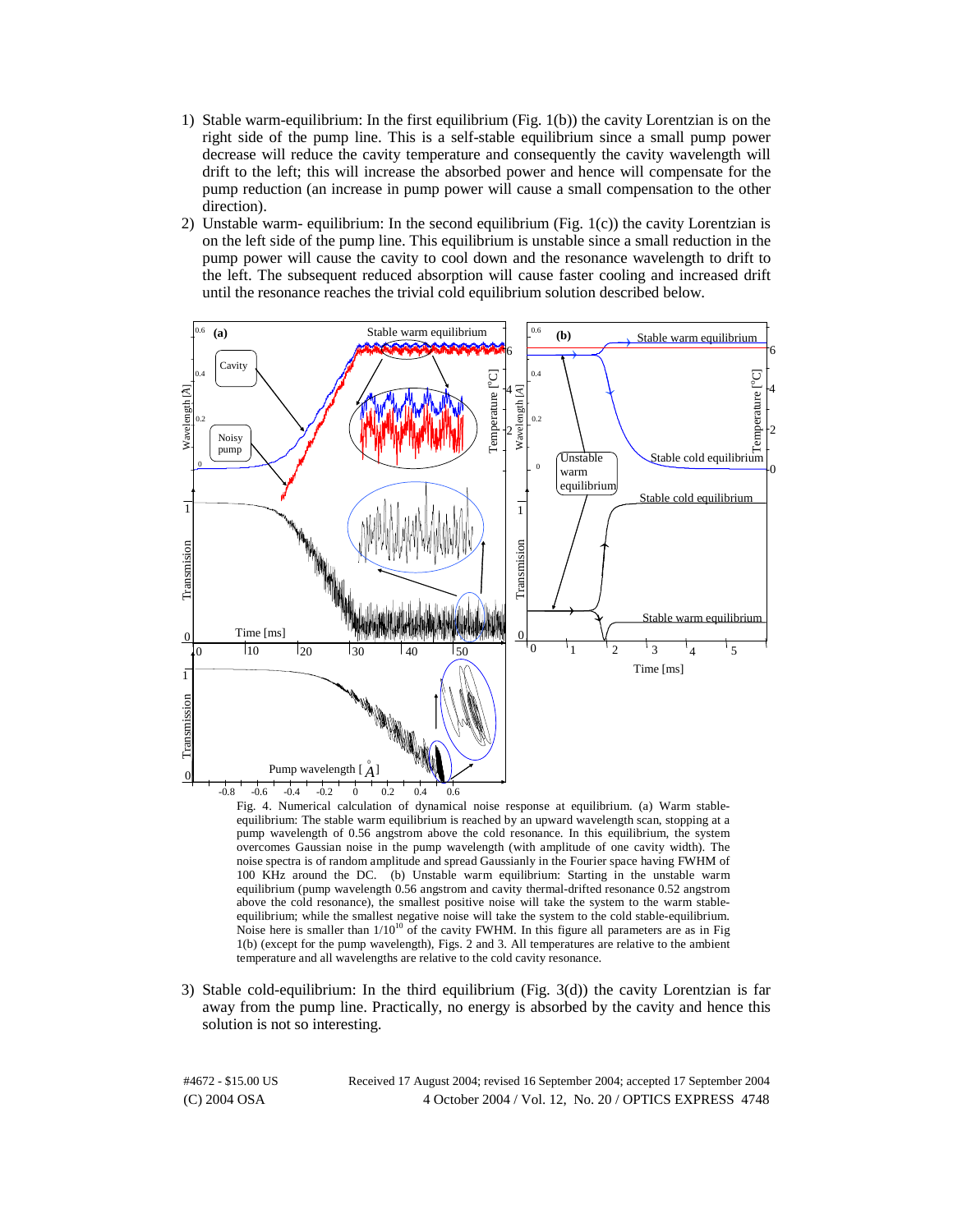Practically speaking, reaching the warm stable-equilibrium is easiest by setting the pump to a wavelength smaller than the cold-cavity resonance and then starting to scan upward. Approaching from the other direction will pass through the unstable warm-equilibrium from which the system will almost immediately flip to one of the two stable-equilibria.

We will now demonstrate (first numerically and then experimentally) the system response to noise at different equilibria. When in stable equilibrium, the system will average out noise that is much faster than the thermal response time and will stay in quasi steady state when exposed to noise much slower than the thermal response time. both types of noise were included in our calculation.

In Fig 4(a) we show (numerically) that when a pump-cavity system is in a stable warmequilibrium, it can overcome large fluctuations. We solve Eq. (4) for an up scan that takes the system reliably to the stable warm-equilibrium as noted above. The scan is stopped at a pump wavelength of 0.56 angstrom. It is apparent that large amplitude fluctuations are overcome and the system transmission remains low. On the other hand, the system cannot remain at the unstable equilibrium shown in Fig. 4(b) and noise that is 10 orders of magnitude smaller than in the former stable example (Fig.  $4(a)$ ) is enough to make the system flip to one of the two stable equilibria.

Cavity stability is demonstrated experimentally in Fig 5. Therein, we show an extremely slow up scan (Fig. 5 t < 100s) that stops at a warm stable-equilibrium. In order to demonstrate experimentally that perturbations are compensated; we create a strong temporal perturbation in the pump power by knocking on the optical table (Fig. 5 inset); this leads to a change in the coupling efficiency. Despite the size and the relatively long duration of this perturbation, the system is stable again almost immediately after the perturbation stops



Fig. 5. The wavelength response for a slow scan  $(0.002 \t A/s)$  possesses a stable, warm equilibrium during the upward wavelength scan. A fast pass through resonance occurs during the downward wavelength scan (note that we zoom in here and show only a fraction of the wavelength scan). When in the warm stable equilibrium (in a region near 20 s in the scan), the system can recover from a perturbation as shown in the inset. We used a spherical cavity with a diameter of 0.26mm and  $Q = 2 \times 10^6$ .

On the other hand, as described theoretically above, when we down scan downward towards the resonance (Fig. 5,  $t > 100s$ ) then it is not possible to stay at the warm equilibrium. It is important to note here that while self stability can compensate for various types of noise, it can not compensate a continuous slow drift; as for example, a room temperature change of few degrees. Hence, it is useful to combine the thermal self stabilization with another control system [27] so that the control system will compensate for slow drifts and the thermal compensation will compensate the other noise.

(C) 2004 OSA 4 October 2004 / Vol. 12, No. 20 / OPTICS EXPRESS 4749 #4672 - \$15.00 US Received 17 August 2004; revised 16 September 2004; accepted 17 September 2004